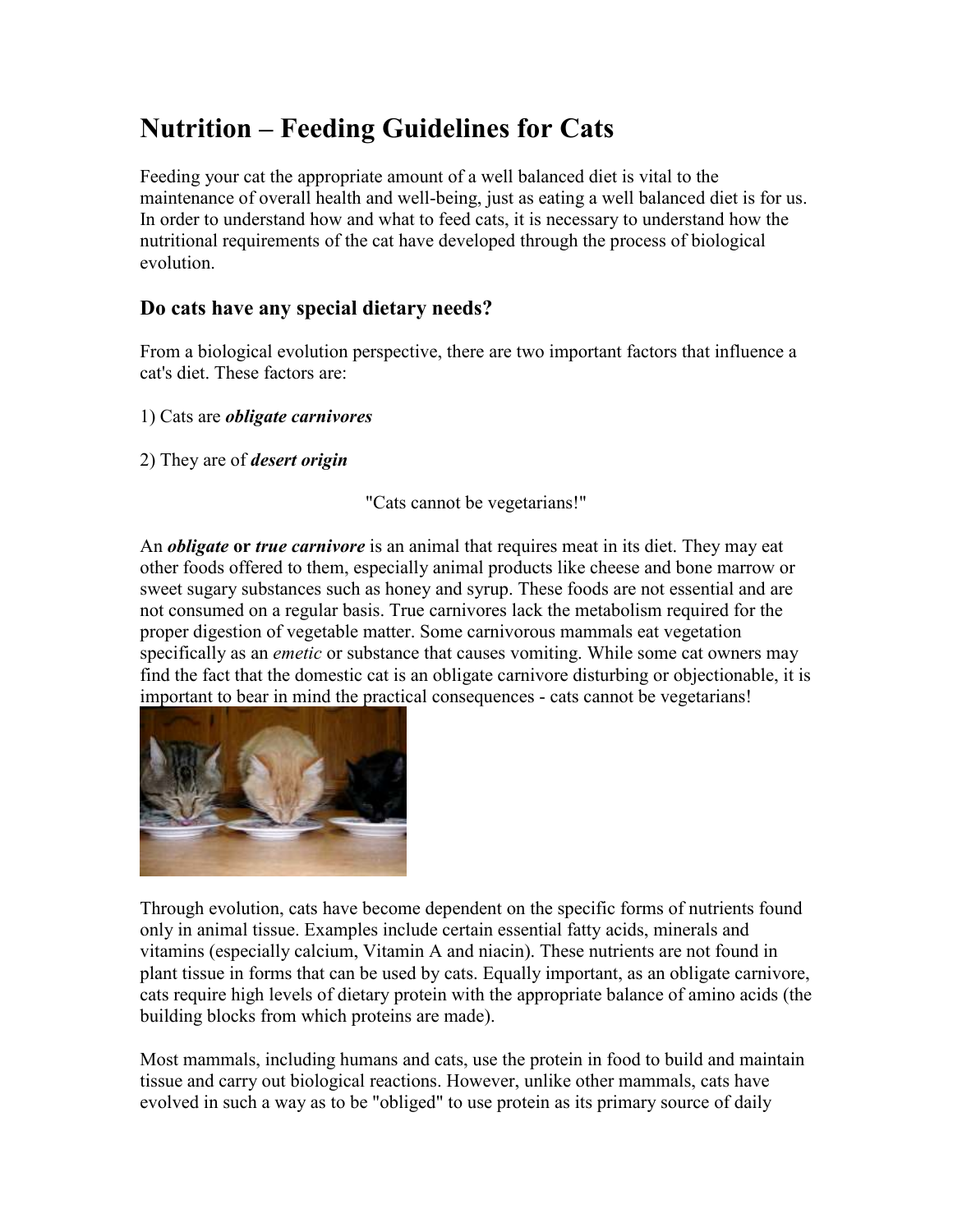calories! By comparison, humans and dogs have evolved to use carbohydrates as our primary energy source.

The high levels of the correct types of protein that cats need can only be found in animal tissue. In fact, diets based solely on plant protein are not digested as efficiently, and could be harmful or even fatal if fed as the only source of protein because they contain inappropriate levels of certain critical amino acids. These critical amino acids are called essential amino acids because they must be supplied in the diet; cats require a greater number of these essential amino acids than either humans or dogs.

"Their desert origin allows them to conserve water more efficiently."

The second evolutionary fact unique to the domestic cat is that its ancestors were of *desert origin*. Because of this origin, many aspects of a cat's needs are different from other mammals. On a practical basis, because their desert origin allows them to conserve water more efficiently, cats can drink less water per day than a dog of similar size. Fresh drinking water should still always be provided for domestic cats. However, do not be alarmed if your cat seems to drink very little water. Some cats fed moist or canned foods get most of their water directly from the food and their owners rarely see the cat drink!

## **What is the natural feeding behavior of cats?**

On their own, most domestic cats are "nibblers" and will eat small meals frequently throughout the day and night. In fact, depending on the individual and the type of food, some cats will eat from 12 - 20 meals a day! This is especially true for cats eating dry foods, whereas moist or canned foods are usually consumed quickly as one to three larger meals per day.

"Cats appear to prefer food with a strong odor."

As anyone that has ever owned a cat can attest, cats can be "finicky"! This simply reflects the fact that the texture, odor, temperature, and flavor of food are strong influences on a cat's food preferences. Cats often develop preferences for specific textures and/or shapes of food, and some cats will choose the familiar over the novel shape. Cats appear to prefer food with a strong odor. Food temperature influences its odor, and since warm food has more aroma or smell, cats eat it more readily. This is a helpful tactic to use when cats are sick; in many cases, they can be encouraged to eat simply by warming up their food.

## **What is the most practical way to feed a cat?**

With the unique nutritional requirements and feeding behavior of the domestic cat in mind, it is easy to appreciate practical recommendations for feeding. In all cases, your cat should have access to fresh, clean drinking water.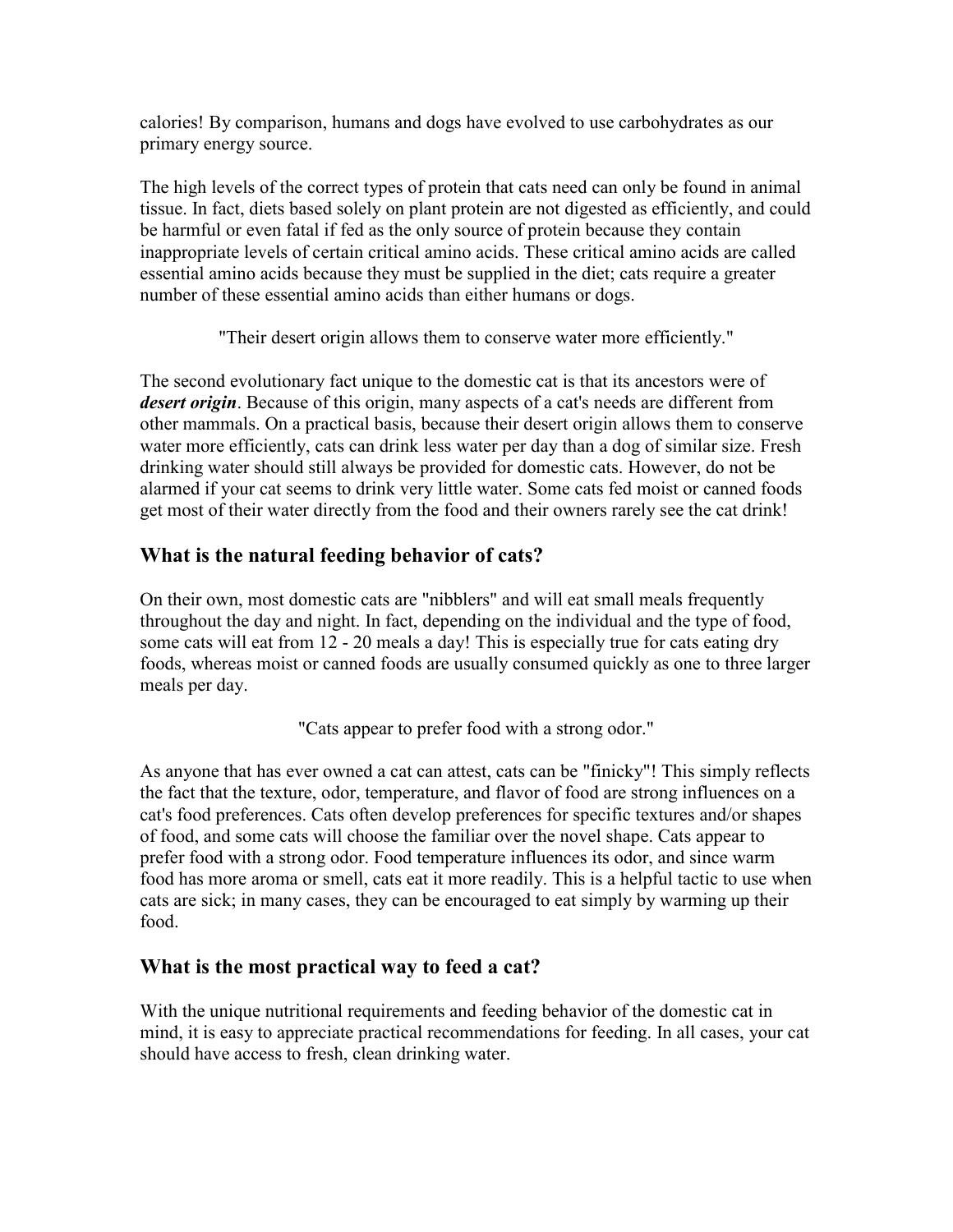

#### **Feeding kittens**

Young kittens need to eat frequently. Although they need relatively large quantities of food because they are growing rapidly, they have limited space in their tiny stomachs.

At **eight weeks of age,** they need to be fed about **5 meals a day**.

By **6 months,** the need for food is decreased as kittens are about 75% of their adult size and can be fed **2 meals a day**.

A good quality kitten food has advantages over adult cat food since it has been specially formulated for a kitten's demanding nutritional requirements. Because of their rapid growth, any nutritional "mistakes" made during kittenhood will have severe, even irreversible, consequences. For most kittens, growth is almost complete by six months of age. They can be changed to "adult" cat food at 8-10 months of age.

"Kittens and adult cats do not need milk."

Contrary to popular myth, kittens and adult cats do not need milk. In fact, by about 12 weeks of age most kittens lose the ability to digest milk sugar (lactose). Therefore, while small amounts may be tolerated, too much milk can lead to intestinal upset and diarrhea because the cat cannot digest it properly!

#### **Feeding the adult cat**

A high-quality commercial adult cat food should always be fed because these diets have been specially formulated to contain all the nutrients that a cat requires. Dry or wet food can be used but care should be taken to feed the correct amount, especially when feeding canned diets since it is easy to overfeed a cat. Once a cat becomes overweight or obese, it is much harder to lose the excess weight than it is to prevent them becoming overweight in the first place. Many owners prefer to feed small meals of moist food once or twice a day and provide dry food in between meals. This is fine as long as you ensure that your cat is receiving the proper number of calories and getting enough physical activity.

It is important to remember that when it comes to diet and feeding behaviors, each cat is an individual with unique needs and characteristics. The number of meals offered and the amount and type of food used will vary with individual preferences and activity levels. For example, outdoor cats may need more calories than less active indoor cats. In addition, nutritional requirements and dietary preferences change over the course of the cat's lifetime. Kittens, adults and senior cats all have different nutritional needs. Your cat should be fed a diet specially formulated for these life stages. Cats with certain illnesses